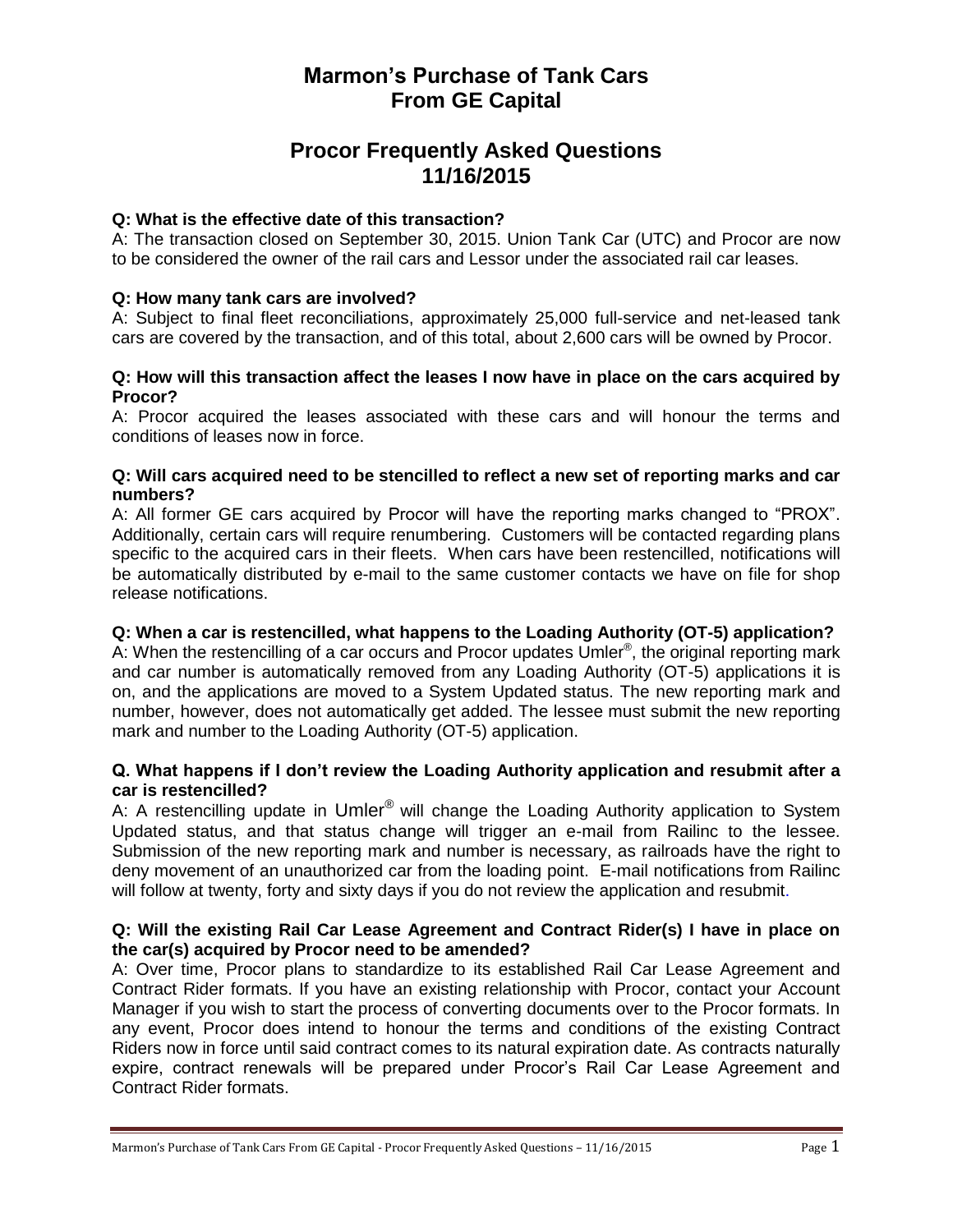## **Q: How do I know which cars specifically are covered by this transaction?**

A: If you are an established user of Procor Link-Net®, access the Riders application from Control Centre. The Riders facility displays a Division field. Cars acquired by Procor are exclusively assigned to Division 6000 series and therefore easy to identify.

#### **Q: I am not currently a Procor Link-Net® user, how do I get an account?**

A: If you need an account, there is a link to submit a request at procor.com

#### **Q: Who do I talk to about mechanical data, outage tables, and test records on these cars?**

A: We are in the process of rebuilding records for these newly acquired cars. Outage tables are fully available at Procor Link-Net®. To view mechanical records available to date, visit the Single Car Mechanical query facility, accessible from the Procor Link-Net® Control Centre. We are rapidly moving forward to have complete records available to you through our standard system offerings.

#### **Q: What happens to lease renewal quotes which are still in the process of being negotiated?**

A: Procor will honour all valid outstanding renewal quotations. Should any of these renewal quotations not be executed prior to the lease expiration date, Procor may choose to requote new terms and conditions.

#### **Q: Who do I talk to about contract renewal negotiations?**

A: You can talk to your established Procor Account Manager about contract renewal negotiations.

#### **Q: Who should I talk to about the status of cars in repair shops?**

A: Contact your established Procor Account Manager or Customer Service Representative. Procor has been taking over these functions. The seller is in the process of delivering business data to UTC and Procor to allow this to happen.

#### **Q: How will bad order credits be issued for cars in shop as of and since October 1, 2015?**

A: All shop records on leased cars will be reviewed on a car-by-car basis for credit applicability, and adjustments will start to appear in subsequent invoicing. The credits will only apply to the period that Procor has owned the cars beginning October 1<sup>st</sup> for assigned cars in shop. Standard Procor bad order policies will apply. Credits applicable to September 30, 2015 and prior are to be issued by G.E. Railcar Services (GERS).

#### **Q: Who do I talk to if I need to have maintenance work done to any of the cars that were purchased?**

A: You can submit a shop request through Procor Link-Net® or contact your Procor Account Manager or Customer Service Representative. Procor became responsible for these functions as of October 1, 2015.

#### **Q: Will I have to shop all these newly acquired tank cars only at Procor repair shops?**

A: No, we intend to expand the Procor/UTC repair network with the addition of certain GERS facilities, and we will continue our working relationship with certain third-party contract shop locations.